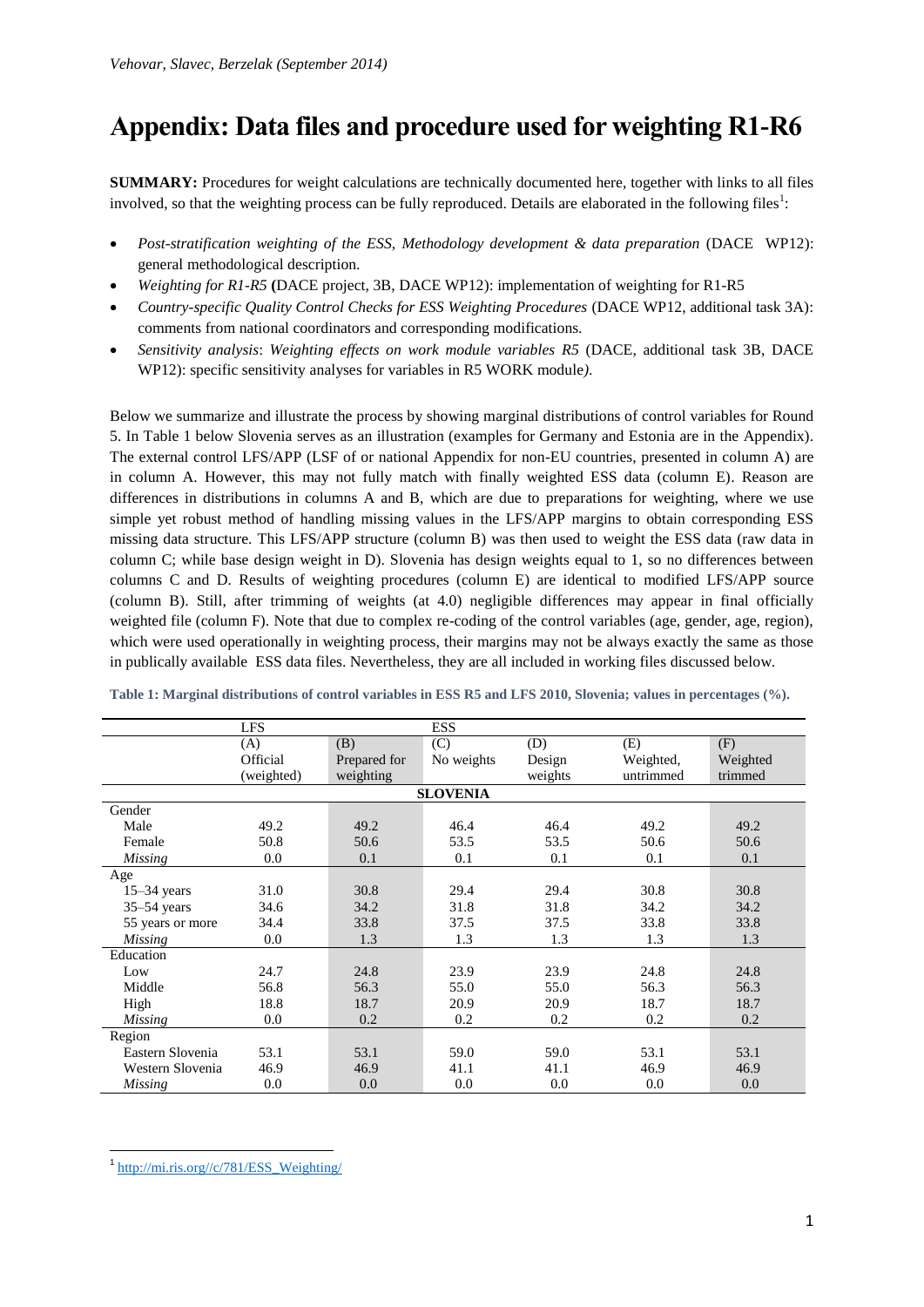### **0. Introduction**

The description below documents and illustrates the steps of the ESS weighting procedure. The methodological approach and various specifics were further described in detail in the above mentioned materials, which we also refer to whenever needed in the all corresponding steps below. As an example, the case of Slovenia Round 5 is used, while Germany and Estonia are in Appendix. The weights for R6 were calculated separately from R1-R5, but were following exactly the same procedures as for R1-R5. The exception is that there were no additional feedback from National coordinators for this task, but their previous comments were included.

### **1. Obtaining control data**

In November 2011 we obtained the control LFS data for R1-R5, described also on the [Eurostat](http://epp.eurostat.ec.europa.eu/portal/page/portal/microdata/lfs)  [website.](http://epp.eurostat.ec.europa.eu/portal/page/portal/microdata/lfs) Eurostat sent us only the data with corresponding weighing variables (age, gender, education, and region) and only in table (spreadsheet) format and not as microfile with data for individuals. Eurostat data are already weighted according to best national practice (usually this is age, gender and region). We have converted their data into CSV format (see [LFS data file \[.zip\]](http://mi.ris.org/uploadi/editor/DnD1321318530veh8040701_20110621.zip) for R1-R5 and [LFS data](file:///C:/Users/vehovarv/AppData/Local/Temp/•%09http:/mi.ris.org/uploadi/editor/DnD1369218383veh8040701_20130516.zip)  [file 2013 \[.zip\]](file:///C:/Users/vehovarv/AppData/Local/Temp/•%09http:/mi.ris.org/uploadi/editor/DnD1369218383veh8040701_20130516.zip) for R6) to be used as population control for weight calculations in a majority of ESS countries. For other countries we used control data obtained by ESS from National Coordinators (Appendix A4, available on [ESS website\)](http://www.europeansocialsurvey.org/data/) or other national sources. Margins of official LFS data are presented in columns A of Tables 1, 4 and 5.

It should be noted that Eurostat later slightly changed the data for previous years for some countries, which we noticed only when obtaining data for ESS Round 6 in 2013. Typically, changes relate to the third age category. However, we estimate this has only negligible effect, so as for now, we did not perform recalculations. Still, this formally means another discrepancy between ESS and controls.

## **2. Preparing LFS data** (column A)

Based on the original LFS data, we formed two pivot tables, included in the [LFS preparation \[.xlsx\]](http://mi.ris.org/uploadi/editor/DnD1397680956LFSdata2010.xlsx) file (see [LFS preparation 2013 \[.xlsx\]](http://mi.ris.org/uploadi/editor/DnD1412087271LFSdata2013.zip) for R6). The first pivot table (sheet *xtabs* in the linked Excel file) includes gender, age, and education. Each row in this file presents a combination of year (variable *YEAR*) and country (*COUNTRY*). Columns include all possible combinations of gender (*SEX*), three categories of age grouped from original 11 categories (*AGE2*), and education grouped in three categories (*HATLEVEL1D*). The values within the pivot table are calculated as the sum of *VALUE* variable and represent the weighted frequencies in table format. Because we received already weighted LFS data, it is not possible to retrieve the unweighted values. For region, we formed another pivot table (sheet *REGION*) where regions (variable *REGION*) are presented in rows, countries in columns (variable *COUNTRY*), and years (*YEAR*) in the Excel report filter. Weighted frequencies in table format are again represented by the variable *VALUE*. Column A in Table 1 thus presents the weighted margins of official LFS data.

In case of Appendix data was used (HR, IL, IS, NO, RF, and UA), the variables were manually recoded equivalently to how this was done for LFS.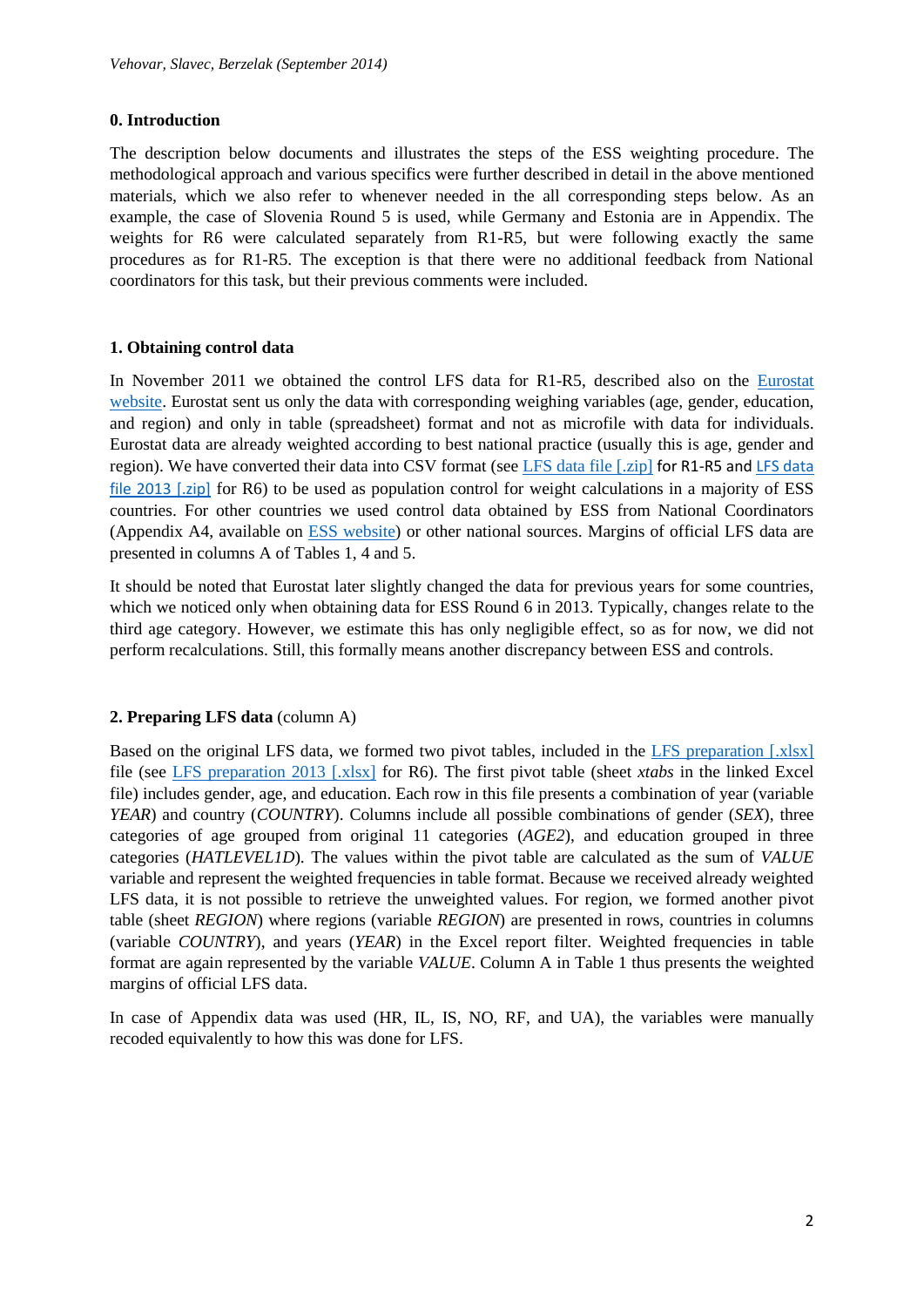# **3. ESS data and the corresponding recoding of variables** (columns C and D)

The original ESS data file in SPSS format was retrieved from the [ESS website.](http://www.europeansocialsurvey.org/data/) The weighting variables gender, age, and education (GAE) were first recoded to match the categories and values of the LFS data as documented in th[e ESS recoding syntax \[.txt\]](http://mi.ris.org/uploadi/editor/DnD1398725503GAEsyntax.txt) file for SPSS.

As region is country-specific, recoding procedures for this variable were tailored separately for each country. In most cases the values in ESS file were recoded to match NUTS2 regions of the LFS file, but in some cases recoding of LFS or both data files was necessary to obtain the common denominator. The procedures are described in the *Recoding method* column of the [Region recoding](http://mi.ris.org/uploadi/editor/DnD1412089440REGION_recode.xlsx)  [\[.xlsx\]](http://mi.ris.org/uploadi/editor/DnD1412089440REGION_recode.xlsx) file for each ESS round. The recoded values are included in the [Recoded regions \[.xlsx\]](http://mi.ris.org/uploadi/editor/DnD1397749552Region-output.xlsx) file (for R6 see the draft file [Recoded regions \[.xlsx\]\)](http://mi.ris.org/uploadi/editor/DnD1412089440Region.xlsx), where values are presented on separate sheets for each country.

The following recoded categories were obtained:

- Gender: 0 missing, 1 Male, 2 Female
- Age: 0 missing, 1 15-34 years old, 2 35-54 years old,  $3 55+$  years old
- Education: 0 missing, 1 Low (ISCED 0, ISCED 1, ISCED 2), 2 Medium (ISCED 3, ISCED 4), 3- High (ISCED 5, ISCED 6)
- Region: country-specific

 $\overline{\phantom{a}}$ 

Missing values in our working files are denoted by 0 (and not 99) for weighting purposes. No recodings or other changes were made in the official files.

The respondent IDs, design weights and other required variables (listed above) were copied from SPSS to another file and saved in CSV format (compressed in [ESSdata \[.rar\]\)](http://mi.ris.org/uploadi/editor/DnD1401873073ESSdata.rar). Further details on recoding are provided in the document *Post-stratification weighting of the ESS, Methodology development & data preparation* at the [documentation webpage.](http://mi.ris.org/c/781/ESS_Weighting/)

Columns C and D of Table 1 show example of unweighted and design-weighted marginal distributions of recoded control variables in the original ESS data file. It is important to note that we initially used ESS values weighted using the design weight (*dweight*). However, as design weights for some countries (including Slovenia and Estonia in the example) equal 1 they thus have no effect on the frequency distribution of variables. Of course, as mentioned, the margins (column C, D) cannot be simply reproduced from official ESS data, but recoding of variables (as described above) is needed and can be easily reproduced using our syntax. In addition, for countries that have certain specifics (see the comments of National Coordinators in the TASK 3A Report<sup>2</sup>) additional recoding were sometimes needed, which will be documented and included as links in the next upgrade of this report.

# **4. Preparation of GAE (gender-age-education) tables and missing values in LFS** (column B)

The GAE values were first computed on design-weighted recoded ESS data using the following SPSS [table generation syntax \[.txt\]](http://mi.ris.org/uploadi/editor/DnD1398140975GAEsyntax3D.txt) file. The procedure assigned a coded value to each case, denoting the combination of gender (first digit: 0-2), age (second digit: 0-3) and education (third digit: 0-3). In total there are 48 different codes for cell values, as described in Table 2 in the Appendix. Blue rows represent missing values (a missing value for at least one of the three variables), while pink rows represent non-missing values. Coded values thus range from 0 (missing values on all three demographic variables) to 233 (denoting a female, aged 55 or more with completed higher education).

<sup>2</sup> **Country-specific Quality Control Checks for ESS Weighting Procedures,** DACE WP12, additional task **3A**  *(comments from NC and corresponding modifications),* [http://mi.ris.org//c/781/ESS\\_Weighting/](http://mi.ris.org/c/781/ESS_Weighting/)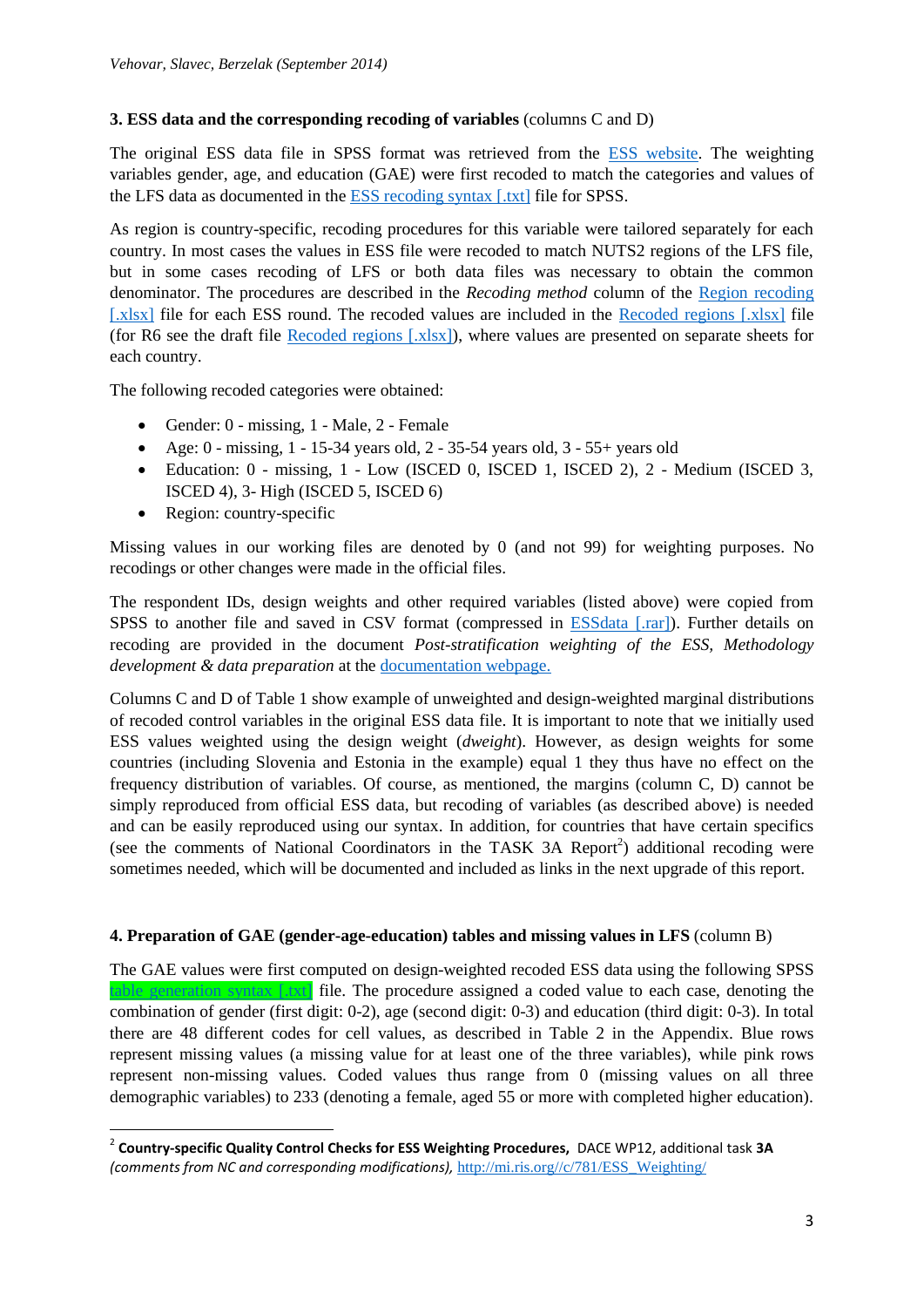This recoding is an initial technical step needed to ease the comparison of values in ESS and control (LFS/APP) data.

Then, GAE values were computed with a pivot table for LFS data. Here additional manipulations were needed to deal adjust missing values structure according to the values in ESS. Depending on the presence of missing values in either sample data (ESS) or control data (LFS or other source), the following approaches for treatment of missing values in the LFS were used:

- If a missing value existed only in a sample cell (ESS), values in missing cells were copied to the corresponding cells in the control data and other cells were proportionally adjusted to preserve the ratio.
- If missing values existed only in the control data and they presented up to 1% of the population, we used *procedure I* (standard MCAR assumption). If there is more than 1% of missing values in the control data, we re-allocated missing values between known values using *procedure II* (assuming MAR).
- If a missing value existed in both, the sample and the control cell, and if the number of missing values on control data was lower than on sample data, we used the control cell in post-stratification normally. Otherwise, if the number of missing values in the control data was higher, we decreased it to the sample value and then (assuming MAR) equally re-allocated the difference among other values in control data according to *procedure III*.

A detailed description of these procedures is provided in section 2.3 of the report *Post-stratification weighting of the ESS, Methodology development & data preparation* available on the [documentation](http://mi.ris.org/c/781/ESS_Weighting/)  [webpage](http://mi.ris.org/c/781/ESS_Weighting/) (examples of calculations using MCAR or MAR assumptions are elaborated in section 2.3.2 of the report). Similar procedures were used also for APP data.

After handling missing values in control data (LFS/APP) we obtained the adjusted control margins presented in column B of Table 1. The control dataset with artificially introduced missing values, obtained by the procedures described above, includes the same proportion of missing values as the sample dataset with design weights. This is evident comparing columns B and D of the table.

After implementing the procedures for treatment of missing values, we calculated the marginal distributions of adjusted LFS/APP data. The margins are provided in two files (specified in points below), depending on the source of control data for a specific country. The name of each sheet in these two files is composed of four parts: 1. Number of the ESS round; 2. Initials of control variables used for tabulations (e.g. GAE for gender-age-education or GA for gender-age); 3. Procedure used to handle missing values (I-III); and 4. Country code in case of country-specific procedures. Data for countries where procedure II or III was used to handle missing values are in most cases presented on separate sheets. Where marginal distributions are not explicitly given, they can be derived by summing the corresponding columns that are coded as presented above: the first digit in column name represents gender, the second age, and the third education, with 0 denoting a missing value.

- 1. The file [Controls LFS \[.xlsx\]](http://mi.ris.org/uploadi/editor/DnD1412062979LFScontrolvariables.xlsx) includes adjusted margins (variables *LFS\_p*), calculated on the basis of control data. For countries presented in Table 1, the adjusted margins match column B of the table. Depending on data availability, different control variables were used. If the procedure II or III was used for handling missing values in any ESS round, this is explicitly noted in parentheses next to the corresponding country:
	- **Three-dimensional GAE table** for Austria, Bulgaria, Cyprus, Czech Republic, Germany (III in R1 and R2), Denmark (II in R1, III in R4 and R5), Estonia (II in R3 and R5, III in R2 and R4), Spain (II in R5), Finland, France, Greece, Hungary (II in R2, R4 and R5, III in R1 and R3), Italy, Luxemburg, Lithuania, Latvia (II in R4, III in R3), Netherlands, Portugal, Romania, Sweden in R1–R4 (III in R1-R4), Slovenia (III in R1), Slovakia, and Turkey.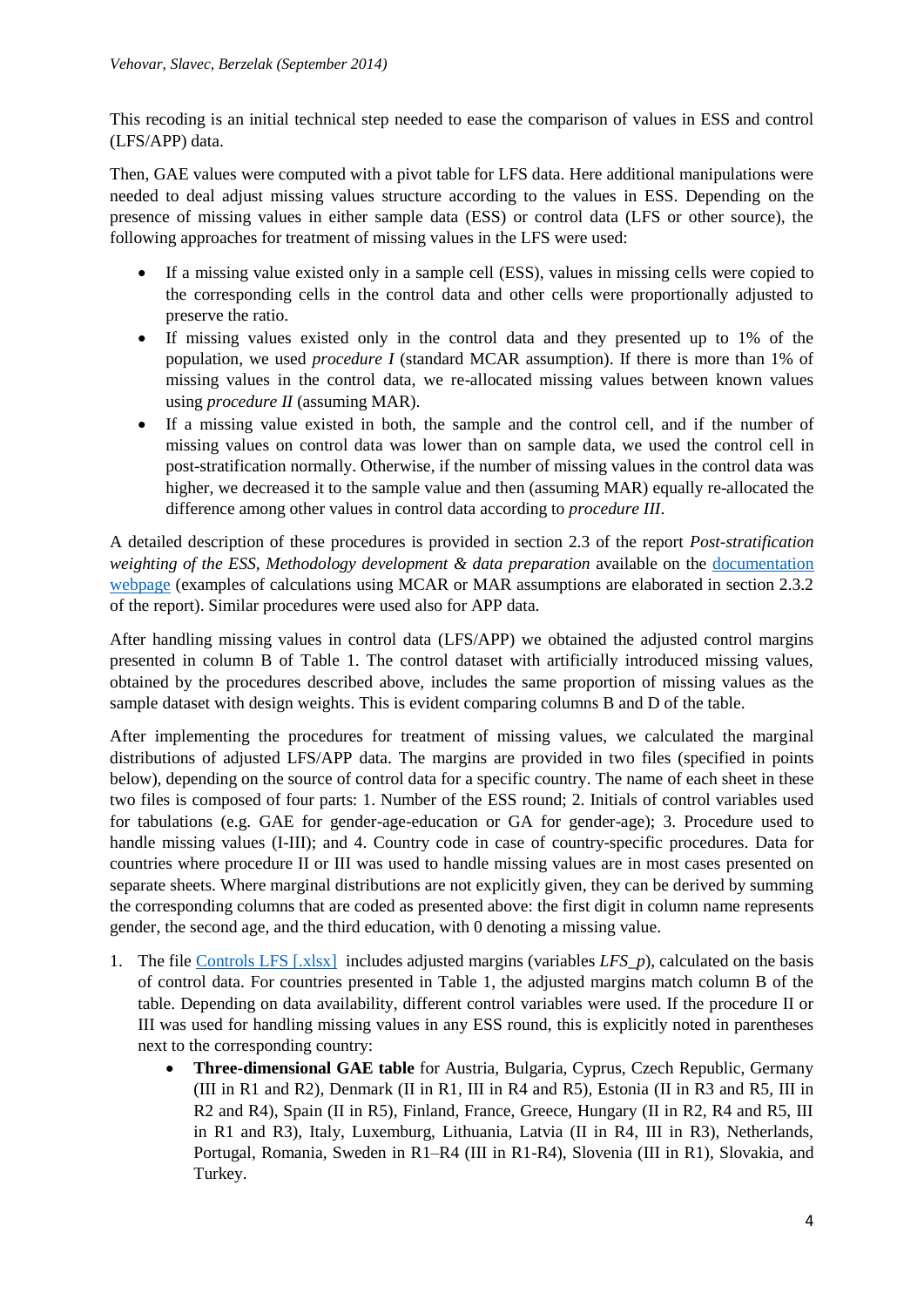- **Two-dimensional table for gender and age** for Switzerland, Ireland, Poland, and United Kingdom.
- **Three two-dimensional tables between each GAE variable and region** (i.e. region/gender, region/age, and region/education) for Belgium.
- 2. The file with [other controls \[.xlsx\]](http://mi.ris.org/uploadi/editor/DnD1412062979APPcontrolvariables.xlsx) includes adjusted controls (APP\_p) from other sources (section 2.1 of *Post-stratification weighting of the ESS, Methodology development & data preparation* at the [documentation webpage\)](http://mi.ris.org/c/781/ESS_Weighting/). Here, cross-tabulations between control variables again depend on their availability:
	- **Three-dimensional GAE table** for Norway (III in R1, R4 and R5), Russia, and Sweden in R5 (because some age-related data were not available in LFS 2010 for Sweden).
	- **Two-dimensional table for gender and age with education in a separate table** for Israel and Iceland.
	- **Two-dimensional table for gender and age** for Croatia and Ukraine.

The procedures for each country are summarized in Table 3 and further described in the documents available at the [documentation webpage:](http://mi.ris.org/c/781/ESS_Weighting/) *Post-stratification weighting of the ESS, Methodology development & data preparation* (section 2.3, summarized in Table 7) and *Country-specific Quality Control Checks for ESS Weighting Procedures* (describes comments from national coordinators and corresponding modifications, summary is provided in Table 4 in chapter 4 of the document).

# **5. Calculation of weights** (column E)

Labels and values of control variables from the above Excel files were copied into the Syntax [generator \[.xlsx\]](file:///C:/Users/vehovarv/AppData/Local/Temp/•%09http:/mi.ris.org/uploadi/editor/DnD1412070784syntaxgeneratorR1-R6.xlsx) file (corresponding syntax is in columns, lines 7-22), which automatically generates syntax to be used in the R statistical package ['Survey'](http://cran.r-project.org/web/packages/survey/index.html). Syntax is also discussed in *Post-stratification weighting of the ESS, Methodology development & data preparation* (DACE WP12): general methodological description, Section 2.4).

In most cases there are two tables to be copied, GAE or GA and Region. The multidimensional table (GAE or GA) is post-stratified and then raked to the second table (Region). The default maximal number of iterations (maxit) for this R function is 50. In countries with only 1 region (CY, IS, LU, LT, LV) only the first table is copied and only post-stratification was performed. Some manual adaptations were needed only for Belgium and Israel that have a third table; in the former because of separate weighting of region (GR, AR, ER) and in the latter due to education tabulated separately from gender and age (GA, E, R).

When the calculated weights were applied to the original ESS dataset, we obtained the marginal distribution illustrated by column E of Table 1, which of course matches the modified control data used for weighting (column B).

The syntaxes for all rounds and countries are also saved as a text file in [SyntaxAll \[.txt\].](http://mi.ris.org/uploadi/editor/DnD1401873073SyntaxAll.txt) It should be noted that, as mentioned in point 3, there are some inconsistencies between CSV databases and the syntax for countries in Rounds 1-5, for which the weighting procedure was changed based on the recommendations of National Coordinators (see report for Task 3A). The syntaxes in this file have been updated, while the databases were not yet (except for Round 6) and are work in progress to be concluded shortly.

# **6. Weight trimming** (column F)

Finally, weights were trimmed to avoid any of the unit in the dataset to have an excessively high weight. The weights were cut at the values 2 and 4, but only the latter were actually used for weighting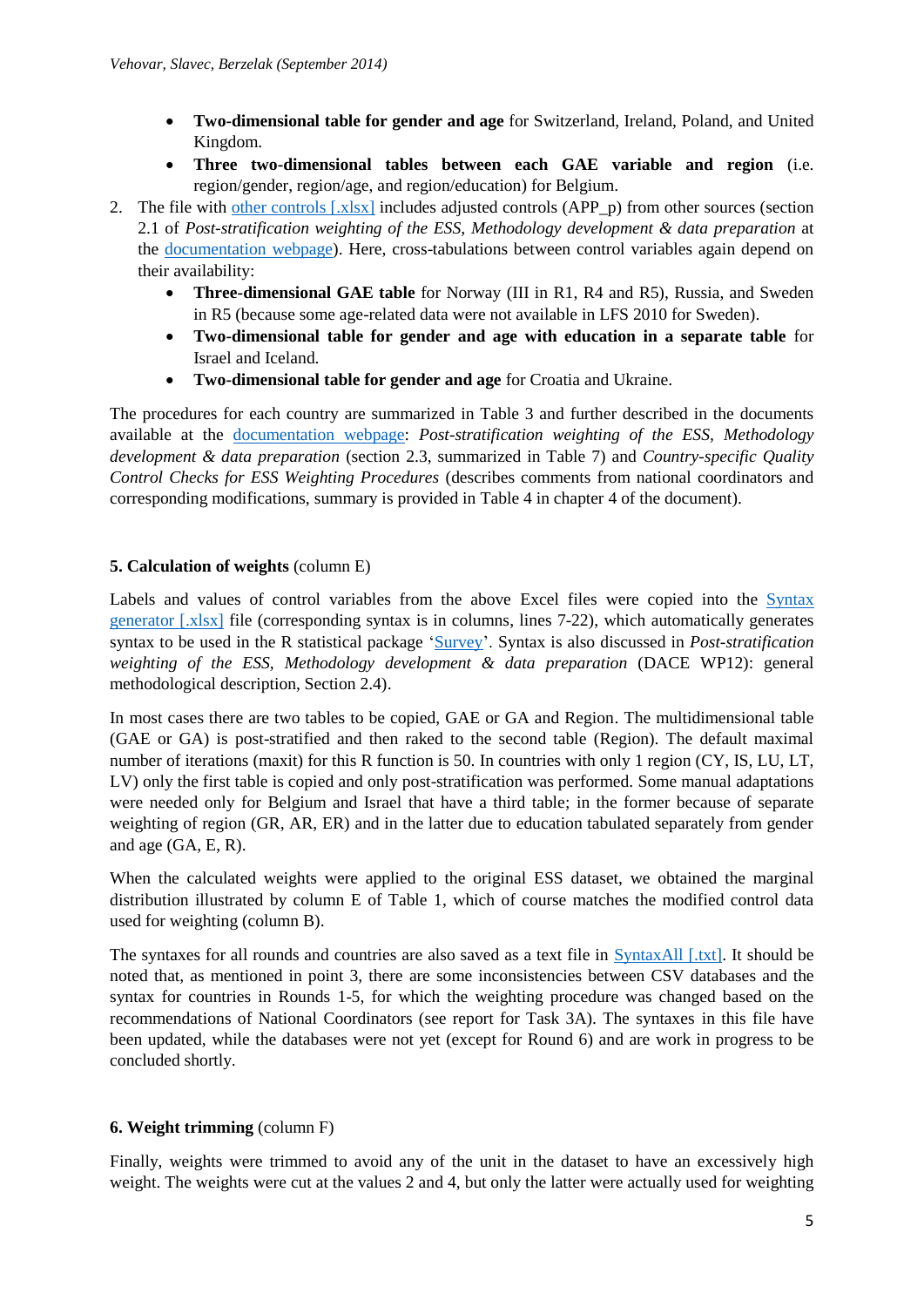(example in column F of Table 1). The final untrimmed and trimmed weights for all countries in Rounds R1-R5 are provided in the file [Weights](http://mi.ris.org/uploadi/editor/DnD1398446211Weights.rar) [.rar] (compressed RAR file), on sheet *results*. For R6 see file [Weights 2012 \[xlsx\].](http://mi.ris.org/uploadi/editor/DnD1399663346w2012results.xlsx) In addition to weights themselves, a file for each round also contains the trimming procedures (sheet *trim*) and pivot tables with descriptive statistics of weights (sheet *pivot*). The weights from the *results* sheet can be matched with the original ESS data file using case (*idno*) and country (*cntry*) identifiers. Sensitivity analysis for weight trimming is reported in section 3.3 of the report *Weighting for R1-R5*, published on the [documentation webpage.](http://mi.ris.org/c/781/ESS_Weighting/)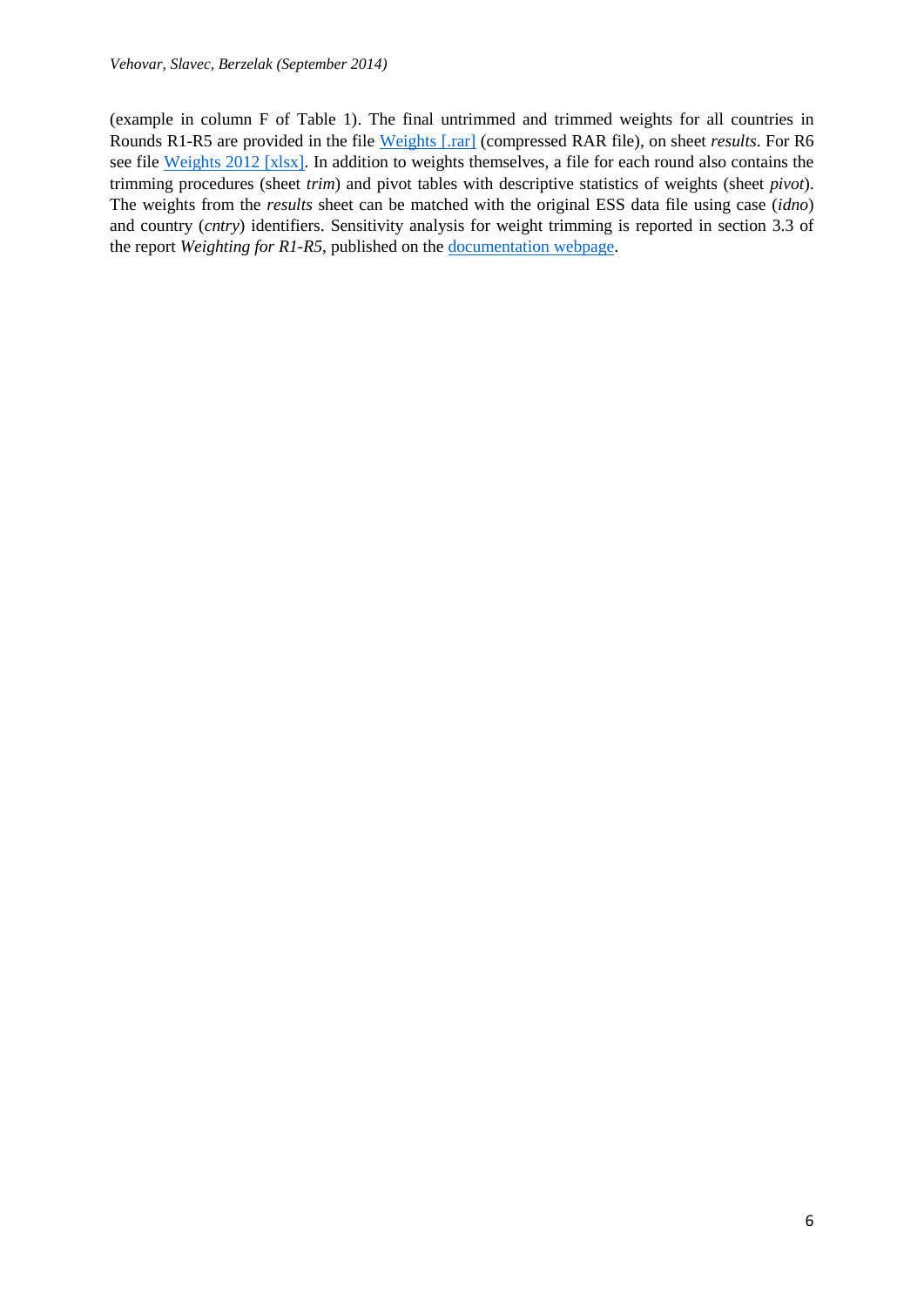#### *APPENDIX:*

#### **Table 2: GAE cell codes**

| Gender         | Age            | Education      | CellCode       |
|----------------|----------------|----------------|----------------|
| <b>Missing</b> | <b>Missing</b> | <b>Missing</b> | 0              |
| <b>Missing</b> | <b>Missing</b> | Low            | 1              |
| <b>Missing</b> | <b>Missing</b> | Medium         | $\overline{2}$ |
| <b>Missing</b> | <b>Missing</b> | High           | 3              |
| <b>Missing</b> | 15-34          | <b>Missing</b> | 10             |
| <b>Missing</b> | 15-34          | Low            | 11             |
| <b>Missing</b> | 15-34          | Medium         | 12             |
| <b>Missing</b> | 15-34          | High           | 13             |
| <b>Missing</b> | 35-54          | <b>Missing</b> | 20             |
| <b>Missing</b> | 35-54          | Low            | 21             |
| <b>Missing</b> | 35-54          | Medium         | 22             |
| <b>Missing</b> | 35-54          | High           | 23             |
| <b>Missing</b> | $55+$          | <b>Missing</b> | 30             |
| <b>Missing</b> | $55+$          | Low            | 31             |
| <b>Missing</b> | $55+$          | Medium         | 32             |
| <b>Missing</b> | $55+$          | High           | 33             |
| Male           | <b>Missing</b> | <b>Missing</b> | 100            |
| Male           | <b>Missing</b> | Low            | 101            |
| Male           | <b>Missing</b> | Medium         | 102            |
| Male           | <b>Missing</b> | High           | 103            |
| Male           | 15-34          | <b>Missing</b> | 110            |
| Male           | 15-34          | Low            | 111            |
| Male           | 15-34          | Medium         | 112            |
| Male           | 15-34          | High           | 113            |
| Male           | 35-54          | <b>Missing</b> | 120            |
| Male           | 35-54          | Low            | 121            |
| Male           | 35-54          | Medium         | 122            |
| Male           | 35-54          | <b>High</b>    | 123            |
| Male           | $55+$          | <b>Missing</b> | 130            |
| Male           | $55+$          | Low<br>Medium  | 131            |
| Male<br>Male   | $55+$<br>$55+$ | High           | 132<br>133     |
| Female         | <b>Missing</b> | <b>Missing</b> | 200            |
| Female         | <b>Missing</b> | Low            | 201            |
| Female         | <b>Missing</b> | Medium         | 202            |
| Female         | <b>Missing</b> | High           | 203            |
| Female         | 15-34          | <b>Missing</b> | 210            |
| Female         | 15-34          | Low            | 211            |
| Female         | 15-34          | Medium         | 212            |
| Female         | 15-34          | High           | 213            |
| Female         | 35-54          | <b>Missing</b> | 220            |
| Female         | 35-54          | Low            | 221            |
| Female         | 35-54          | Medium         | 222            |
| Female         | 35-54          | High           | 223            |
| Female         | $55+$          | <b>Missing</b> | 230            |
| Female         | $55+$          | Low            | 231            |
| Female         | $55+$          | Medium         | 232            |
| Female         | $55+$          | High           | 233            |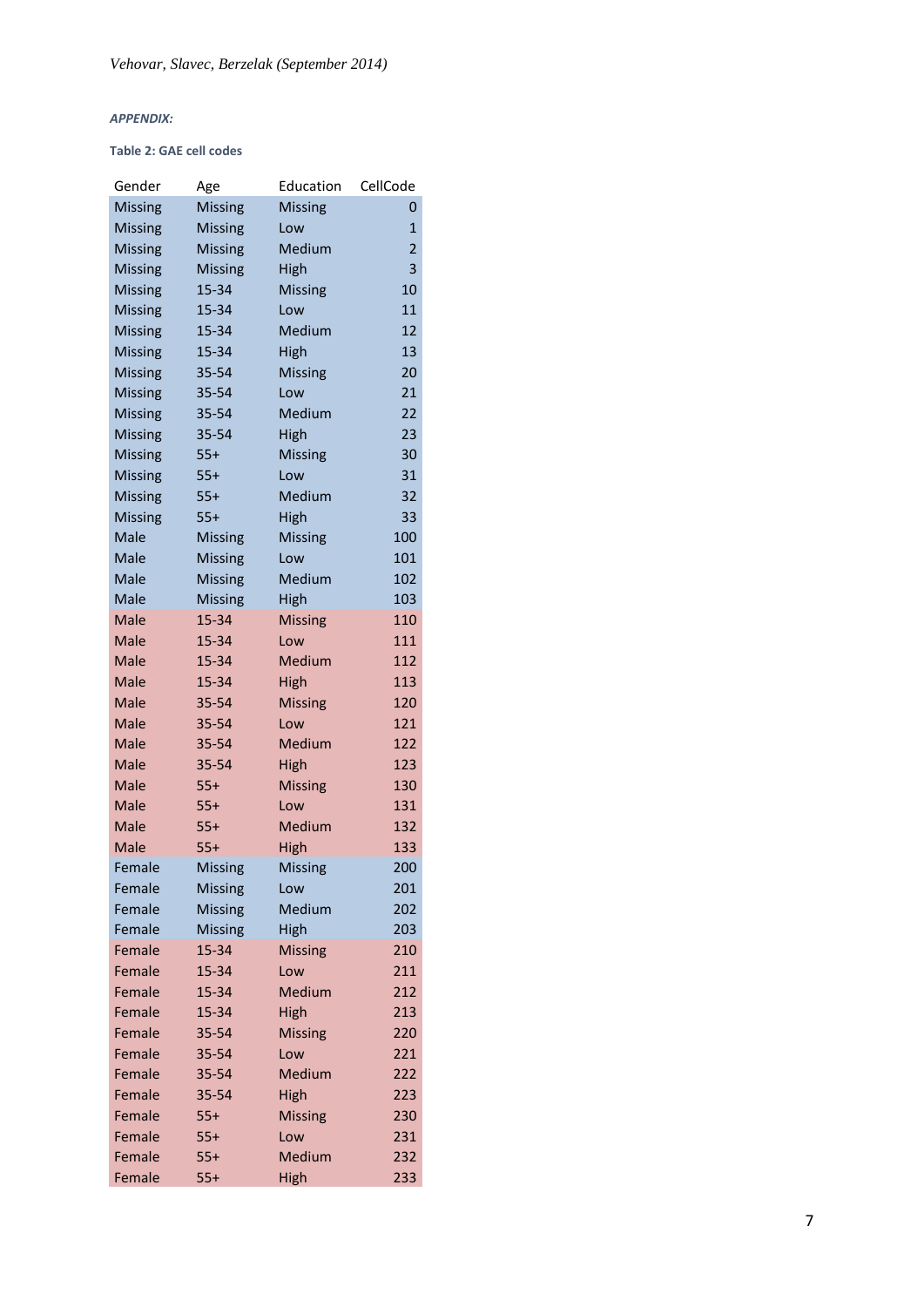#### **Table 3: Overview of missing data procedures**

|           |            |            | Weighting tables format |                | Structure of missing values in GAE table |                |              |                |                | Handling missing values |                                  |                                    |                                  |                                    |              |                |
|-----------|------------|------------|-------------------------|----------------|------------------------------------------|----------------|--------------|----------------|----------------|-------------------------|----------------------------------|------------------------------------|----------------------------------|------------------------------------|--------------|----------------|
|           | File       | p1         | p2, p3*                 | Reg            | R1                                       | R <sub>2</sub> | R3           | R4             | R <sub>5</sub> | R <sub>5</sub>          | R1                               | R <sub>2</sub>                     | R <sub>3</sub>                   | R4                                 | R5           | R <sub>5</sub> |
| AT        | <b>LFS</b> | <b>GAE</b> | ${\sf R}$               | $9\,$          | S.                                       | $S+(P)$        | $\mathsf{S}$ | $\blacksquare$ |                | ÷.                      | $\mathbf{I}$                     | T                                  | $\mathbf{I}$                     |                                    |              |                |
| <b>BE</b> | <b>LFS</b> | <b>GR</b>  | AR, ER*                 | 3              | <b>NoE</b>                               | <b>NoE</b>     | <b>NoE</b>   | <b>NoE</b>     | <b>NoE</b>     | <b>NoE</b>              |                                  |                                    |                                  |                                    |              |                |
| <b>BG</b> | <b>LFS</b> | <b>GAE</b> |                         | 6              |                                          |                | S            | N              | $\mathsf S$    | S                       |                                  |                                    |                                  |                                    |              |                |
| CH        | <b>LFS</b> | <b>GA</b>  | R                       | $\overline{7}$ | <b>NoE</b>                               | <b>NoE</b>     | <b>NoE</b>   | <b>NoE</b>     | <b>NoE</b>     | <b>NoE</b>              |                                  |                                    |                                  |                                    |              |                |
| <b>CY</b> | <b>LFS</b> | <b>GAE</b> | ÷                       | $\mathbf{1}$   |                                          | ÷,             | S            | $\mathsf{S}$   | $\mathsf S$    | S.                      |                                  |                                    |                                  |                                    |              |                |
| <b>CZ</b> | <b>LFS</b> | <b>GAE</b> | R                       | 8              | $S+(P)$                                  | S              |              | (P)            | (P)            | (P)                     |                                  |                                    |                                  |                                    |              |                |
| <b>DE</b> | <b>LFS</b> | <b>GAE</b> | R                       | 16             | $S+P$ *                                  | $S+P$ *        | S            | $S+(P)$        | $S+(P)$        | $S+(P)$                 | Ш                                | Ш                                  | T                                |                                    |              |                |
| <b>DK</b> | <b>LFS</b> | <b>GAE</b> | R                       | 5              | S+P                                      | $S+(P)$        | N            | $(P)$ *        | $P^*$          | $P^*$                   | Ш                                |                                    | T                                | Ш                                  | Ш            | Ш              |
| EE.       | <b>LFS</b> | <b>GAE</b> | $\mathsf R$             | $\overline{7}$ |                                          | P              | $S+P$        | $S+P$ *        | $S+P$ *        | $S+P$ *                 |                                  | Ш                                  | Ш                                | Ш                                  | $\mathbf{H}$ | Ш              |
| <b>ES</b> | <b>LFS</b> | <b>GAE</b> | R                       | 16             | $S+(P)$                                  | S              | $S+(P)$      | $S+(P)$        | $S + P$        | $S+P$                   | т                                |                                    | T                                | Т                                  | Ш            | Ш              |
| FL.       | <b>LFS</b> | <b>GAE</b> | $\mathsf R$             | $\overline{4}$ | S                                        | S              | S            | S              | $\mathsf S$    | S                       |                                  |                                    | T                                | п                                  | п            |                |
| <b>FR</b> | <b>LFS</b> | <b>GAE</b> | R                       | 9              | $S+(P)$                                  | $\sf S$        | ${\sf N}$    | $\sf S$        | $S+(P)$        | $S+(P)$                 |                                  |                                    |                                  |                                    |              |                |
| <b>GR</b> | <b>LFS</b> | <b>GAE</b> | ${\sf R}$               | 10             | S                                        | $\sf S$        | Ξ            | S              | $\mathsf S$    | S.                      |                                  |                                    |                                  |                                    |              |                |
| <b>HR</b> | <b>APP</b> | <b>GA</b>  | $\mathsf{R}$            | 3              |                                          |                |              | <b>NoE</b>     | <b>NoE</b>     | <b>NoE</b>              |                                  |                                    |                                  |                                    |              |                |
| HU        | <b>LFS</b> | <b>GAE</b> | ${\sf R}$               | $\overline{7}$ | $S^*$                                    | $S+P$ *        | $S+P$        | $S+P$          | $S+P$          | $S + P$                 | $\mathbf{III}$                   | Ш                                  | Ш                                | Ш                                  | Ш            | Ш              |
| ΙE        | <b>LFS</b> | GA         | R                       | $\overline{2}$ | <b>NoE</b>                               | <b>NoE</b>     | <b>NoE</b>   | <b>NoE</b>     | <b>NoE</b>     | <b>NoE</b>              | Ш                                |                                    | T                                | т                                  | T            |                |
| IL.       | <b>APP</b> | GA         | $E, R^*$                | $\overline{7}$ | <b>NoE</b>                               |                |              | <b>NoE</b>     | <b>NoE</b>     | <b>NoE</b>              |                                  |                                    |                                  |                                    |              |                |
| IS        | <b>APP</b> | <b>GA</b>  | E                       | $\mathbf{1}$   |                                          | <b>NoE</b>     |              |                |                |                         |                                  |                                    |                                  |                                    |              |                |
| IT.       | <b>LFS</b> | <b>GAE</b> | ${\sf R}$               | 5              | S                                        | S              |              |                |                |                         |                                  |                                    |                                  |                                    |              |                |
| LU        | <b>LFS</b> | <b>GAE</b> |                         | $\mathbf{1}$   | S                                        | $S+(P)$        |              |                |                |                         |                                  |                                    |                                  |                                    |              |                |
| LТ        | <b>LFS</b> | <b>GAE</b> |                         | $\mathbf{1}$   |                                          |                |              | N              |                |                         |                                  |                                    |                                  |                                    |              |                |
| LV        | <b>LFS</b> | <b>GAE</b> |                         | $\mathbf{1}$   |                                          |                | $S+(P)$ *    | P              |                |                         |                                  |                                    | $\mathbf{III}$                   | Ш                                  |              |                |
| NL.       | <b>LFS</b> | <b>GAE</b> | R                       | 12             | $S+(P)$                                  | $S+(P)$        | (P)          | (P)            | (P)            | (P)                     |                                  |                                    | $\mathbf{I}$                     | T                                  | T            |                |
| <b>NO</b> | APP/LFS    | <b>GAE</b> | $\mathsf{R}$            | $\overline{7}$ | $\mathsf{N}$                             | $S+(P)$        | S.           | $P^*$          | $P^*$          | $P^*$                   | Ш                                |                                    | T                                | $\mathbf{m}$                       | Ш            | Ш              |
| <b>PL</b> | <b>LFS</b> | <b>GA</b>  | $\mathsf R$             | 16             | <b>NoE</b>                               | <b>NoE</b>     | <b>NoE</b>   | <b>NoE</b>     | <b>NoE</b>     | <b>NoE</b>              | Т                                |                                    | T                                | Т                                  | T            |                |
| PT        | <b>LFS</b> | <b>GAE</b> | ${\sf R}$               | 5              | Ν                                        | S              | S            | S              | S              | S                       |                                  |                                    |                                  |                                    |              |                |
| <b>RO</b> | <b>LFS</b> | <b>GAE</b> | R                       | 8              |                                          |                | S            | S              |                |                         |                                  |                                    | T                                |                                    |              |                |
| RF        | <b>APP</b> | <b>GAE</b> | R                       | 10             |                                          |                | $S+P$        | $S+P$          | $S + P$        | $S + P$                 |                                  |                                    | п                                | ı                                  | ш            |                |
| <b>SE</b> | LFS/APP    | <b>GAE</b> | ${\sf R}$               | $\bf 8$        | $S+P$ *                                  | $P^*$          | $S+P$ *      | $P^*$          | $(P)$ *        | $(P)$ *                 | $\mathop{\mathrm{III}}\nolimits$ | $\ensuremath{\mathsf{III}}\xspace$ | $\mathop{\mathrm{III}}\nolimits$ | $\ensuremath{\mathsf{III}}\xspace$ | ш            |                |
| SI        | <b>LFS</b> | <b>GAE</b> | ${\sf R}$               | $\overline{2}$ | $S^*$                                    | $S+(P)$        | S            | S              | S              | S                       | $\mathbf{m}$                     |                                    | T                                |                                    |              |                |
| SK        | <b>LFS</b> | <b>GAE</b> | ${\sf R}$               | $\sqrt{4}$     | ÷,                                       | S              | $\mathsf S$  | $\mathsf{S}$   | $\mathsf S$    | $\mathsf S$             | ÷,                               |                                    | $\mathbf{I}$                     |                                    |              |                |
| <b>TR</b> | <b>LFS</b> | <b>GAE</b> | ${\sf R}$               | 12             |                                          | S              | ÷            | $S+(P)$        |                |                         |                                  |                                    |                                  |                                    |              |                |
| <b>UA</b> | <b>APP</b> | GA         | $\mathsf{R}$            | $11\,$         |                                          | <b>NoE</b>     | <b>NoE</b>   | <b>NoE</b>     | <b>NoE</b>     | <b>NoE</b>              | ٠                                |                                    | T                                | T                                  | Т.           |                |
| <b>UK</b> | <b>LFS</b> | GA         | R                       | $12\,$         | <b>NoE</b>                               | <b>NoE</b>     | <b>NoE</b>   | <b>NoE</b>     | <b>NoE</b>     | <b>NoE</b>              | T                                |                                    | $\blacklozenge$                  | ÷.                                 | T            |                |

Structure of missing values:

NoE = no 3-dimensional GAE table (education is in a separated table);

N = no issues (correspondence between missing value cells on sample and control data);

S = there are missing value cells on sample that do not exist in control data;

P = there are missing value cells on control data that do not exist in sample data;

() = missing values do not exceed 1%;

\* = missing value on control data for at least 1 point higher than on sample;

Handling missing values:

I (MCAR) = Standard procedure for handling missing values used in most countries;

 II (MAR) = Re-allocation procedure for handling missings for countries with more than 1% of missings in LFS data; III (MAR)= Re-allocation procedure for handling missings for countries with more than 1% of missings in LFS data and large discrepancy from the ESS missing structure